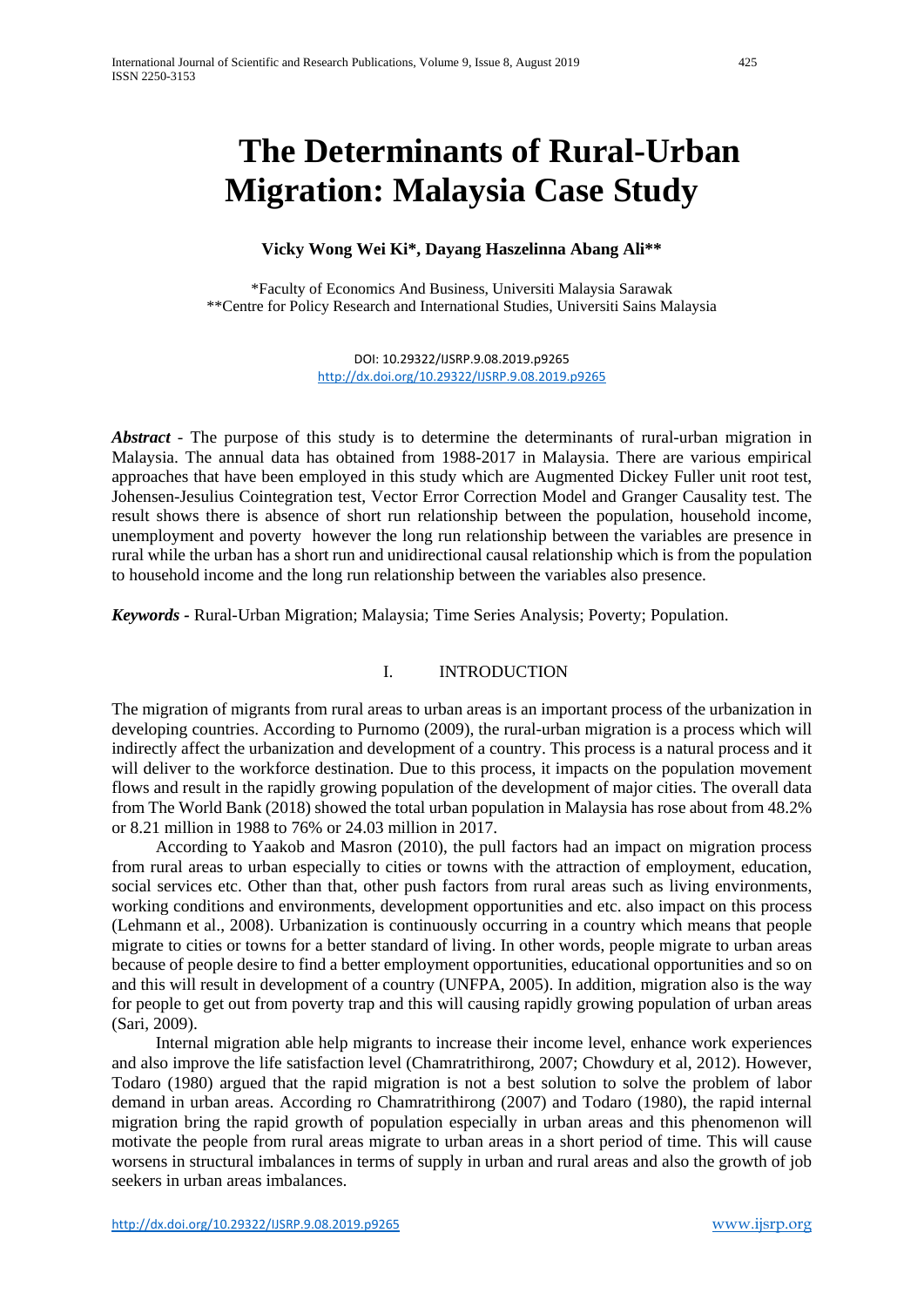Most migrants are more likely come from the former residents of poorest rural areas or from larger centers which with highest education level. There have many determinants affecting the movement of migrants from rural areas to urban, from between urban, from between rural areas and from urban to rural areas in Malaysia. Household income is the one of the factor on affecting the migrants move from the rural areas. It can be proven from the data of Department of Statistics (2018). For the mean monthly gross household income, household income for urban and rural areas, the household income gap between the two regions is very significant although total of household income for the two regions is seen to increase from year to year. In the year 1988, the mean of monthly gross income for urban household is RM 1,547 while the mean of monthly gross income for rural household is RM 919. For the year 2017, the average of monthly urban gross household income is RM 7,980 while the average of monthly rural gross household income is RM 4,660.Thus, it can be concluded that the household income gap for rural and urban areas is significant from 1988 until 2017. Other than that, unemployment rate and poverty rate also plays a role on the direction of migration.

## II. LITERATURE REVIEW

Dahlan and Abdullah (1977) examined a study on trends of rural-urban migration in Peninsular Malaysia and its effects on migrant families. They used descriptive analysis to explain their observation on the trends of rural-urban migration in Peninsular Malaysia and its effects on migrant families. In this study, they concluded a proper and conductive home environment was the main factor affected the direction and patterns of rural-urban migration in Peninsular Malaysia because everything begins in the home. Thus, family plays an important role in community resource and they suggest government to have proper concern and develop family health development of migrants especially the poverty migrants.

A study conducted by Menon (1987) on job transfer as a determinant of migration in Malaysia. The researcher analyzed the migrants have to migrate most probably due to their jobs and careers depend on it. The jobs of most migrants are public servants, with managerial positions and with higher education. In other words, this means that forced employment are the main factor of migration in Malaysia.

Siwar and Yusof Kasim (1997) claimed that Malaysian urban poverty is lower than the rural poverty. However, this might be because of the way poverty is measured. Using income alone may not be sufficient enough. The living cost in rural and urban areas is different. Using a standard income measure will result in a lower poverty rate in urban areas than in rural areas. Using other socio-economic variables such as housing conditions, amenities and so on in measuring the incidence of poverty, might find higher poverty proportion in urban areas.

Rostam (2006) investigated on the patterns of population migration towards Klang Valley metropolitan peripheral areas in 1991 and 2000. Klang Valley experienced rapid growth of population due to Klang Valley expansion in the manufacturing and service activities. From the data, it can be seen that most migrants of Klang Valley were from Federal Territory Kuala Lumpur. In this study, the researcher analyzed the key factors affected the migrants migrate towards Klang Valley were the densely populated central areas of the metropolitan city, the high rent and price of houses in the central areas and the government decentralize policy which relocating the metropolitan city's functions to the peripheries.

Jali (2009) investigated on the movement of population in Malaysia in 1991 and 2000. He analyzed the movement of population categorized by three different levels which are the state level, the district level and the rural-urban level. The results showed that the short distance migration in Malaysia has decreased in recent years while the long-distance migration has increased most probably due to the higher living standard and better transportation infrastructures and facilities. He also found that the population of rural to rural migration higher than the population of rural to urban migration. He concluded that the rural to urban migration was no longer dominant in Malaysia but was the urban to urban migration. On the other hand, Yaakob, Masron and Masami (2010) examined the trends of urban migration in Malaysia from 1911 to 2000. From results of this study, he found that rapid population growth in urban areas of Malaysia occurred last nine decades especially during the 1980s and 1990s because the urbanization level in Malaysia rose about 18.4 percent from 1911 to 1970 and roe again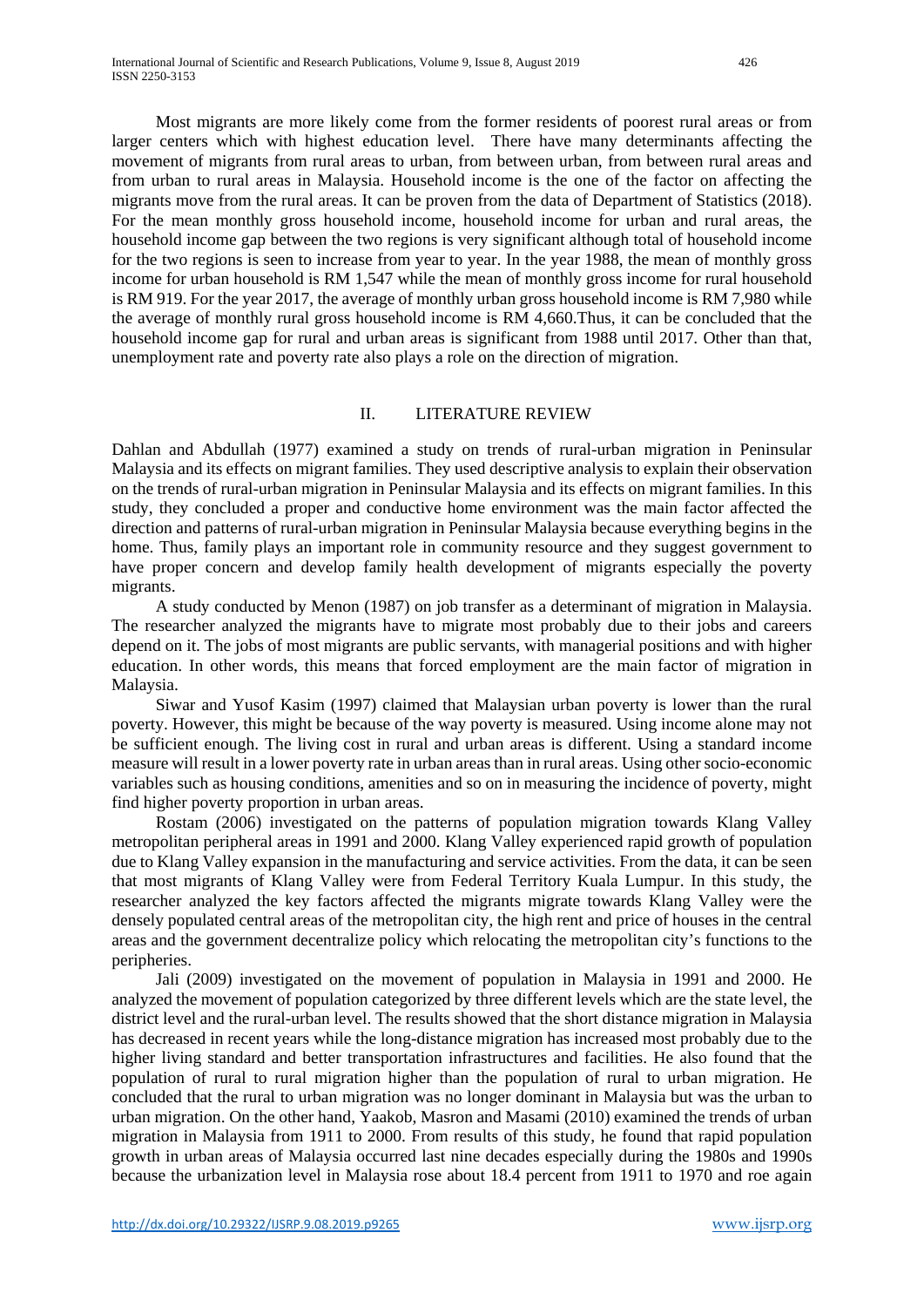about 33.4 percent from 1970 to 2000. The rapid growth of urban population caused many problems to the basic needs of people such as housing, health, education, and sanitation facilities but the most serious problems were urban poverty and housing for the lower income group.

Hussain, Abdullah, and Abdullah (2014) studied on the relationship between rural and urban migration, household income and unemployment in Malaysia by using time series data from 1980 to 2011. The data used by the researchers showed that migration is positively affected by the household income level and negatively affected by unemployment rate for rural and urban migration in Malaysia. The methods they applied to analyze the data of the research are Augmented Dickey–Fuller (ADF) Test, Johansen Co-integration, Vector Error Correction Model (VECM) and Granger causality test to analyze the data of the research. For the unit root test result, all variables are significant at 5% and 10% significant level based on ADF test. The cointegration test result showed that at least one variable has a long run relationship with migration and the VECM showed that at least one variable has a short run relationship. For the Granger causality test, the results showed that migration is granger cause to household income and unemployment for the urban area while household income and migration are granger cause to unemployment and only household income is granger cause to migration for the rural area.

Malik (2015) examined the trends of rural-urban migration in Pakistan and its impacts on the social and cultural dimensions of the destination place. From the results of the study, he found that the trends of rural-urban migration in Pakistan rose largely and continuously from 2001 to 2011. This phenomenon caused the crowdedness in the urban centers and decreased the per capita resources available in the cities. This was due to government Pakistan was only focused on the development of developed cities and ignored the decline in the available facilities and resources are a major reason for the continuous development of urban.

#### III. DATA DESCRIPTION

The time period of this study is from year 1988 until year 2017 implicates 30 years which consist of 30 observations, used to examine the determinants of rural-urban migration in Malaysia. The data were drawn from the Department of Statistics. In this study, annually data is being selected to find the variables in term of percentage (%) for population, unemployment, poverty and Ringgit Malaysia (RM) for household income. The independent variables are household income, unemployment and poverty while the dependent variable is population in both urban and rural areas (as a proxy of rural-urban migration).

#### IV. MODEL SPECIFICATION

The theoretical model for this study is modified based on the model used by Hussain, Abdullah, and Abdullah (2014). From their studies, they have used certain variables for their empirical testing such as the household income and unemployment. However, this study will add on variable such as poverty, in order to investigate the relationship towards migration. In this study, the equation can be express as following:

$$
POP_{it} = \alpha + \beta_1 HHI_t + \beta_2 UNEM_t + \beta_3 POV_t + \epsilon
$$

Where,

 $POP_{it}$  is the population for rural-urban of i and period of t,  $\alpha$  is the constant term, β denoted as coefficients,  $β_1$ ,  $β_2$ ,  $β_3$  and  $β_4$  are parameters, Ɛ is the error term. The set of independent variables include:

 $HHI_t$ = household income for period of t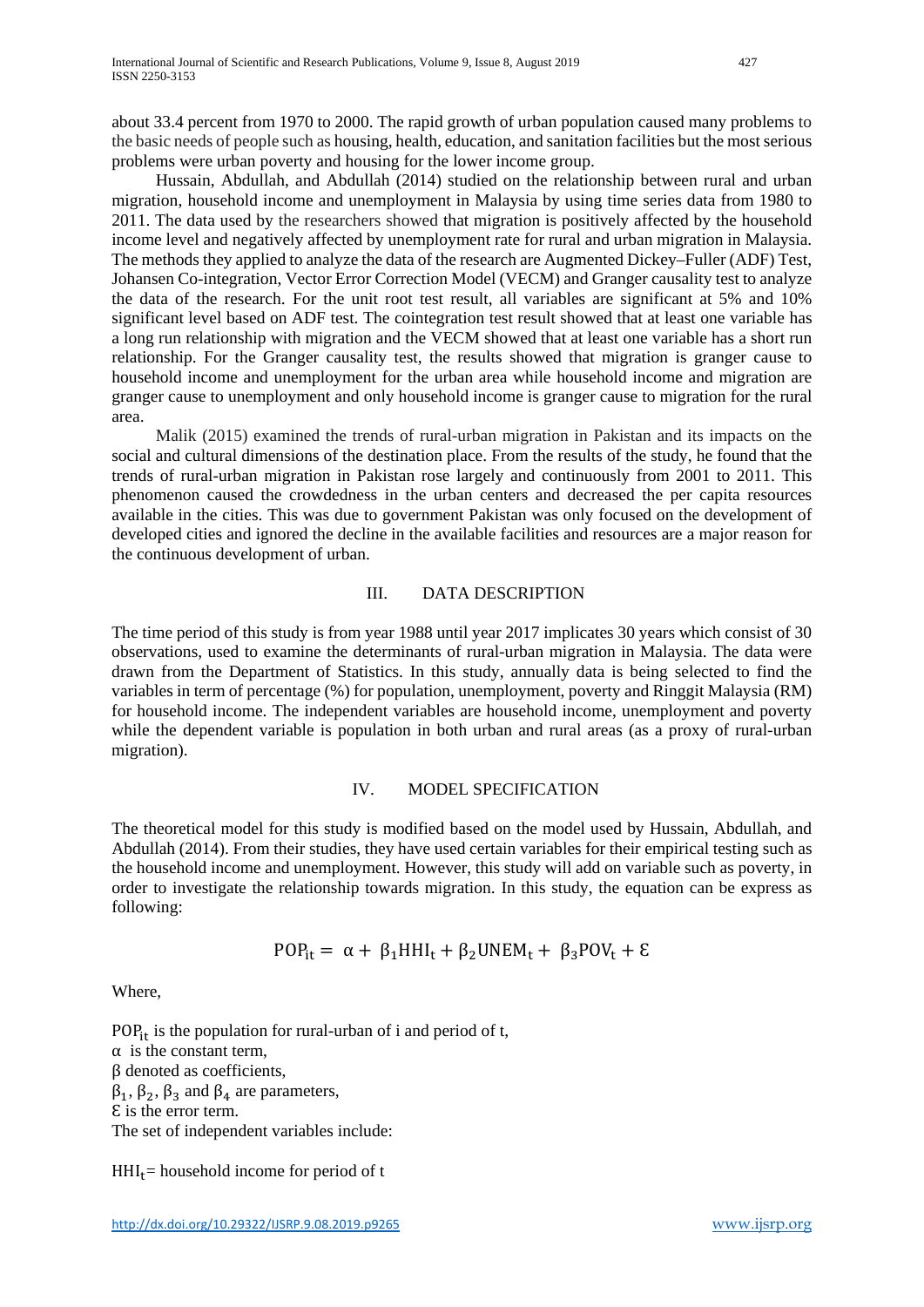$UNEM_t$ = unemployment for period of t  $POV<sub>t</sub>$  = poverty for period of t

#### V. METHODOLOGY

#### *A. Augmented Dickey Fuller (Adf) Test*

Dickey and Fuller (1979) who developed by Augmented Dickey-Fuller (ADF) unit root test would be employed in this study. The unit root tests must as the first test to run before run the cointegration test and Granger causality test. The purpose of unit root test is used for examine the stationary of times series data and first difference. The null hypothesis represents that the existence of unit root. Then, the variables are considered as non-stationary. Conversely, the alternatives hypothesis implies that there is no unit root which considered the series is stationary. To test the unit root, Dickey Fuller test (ADF) Act 1979 will be used for this method. ADF unit root test method is as follows:

$$
\Delta Y_t = \alpha_0 + \Sigma_{i=1}^a \theta_1 Y_{t-1} + \Sigma_{j=1}^b \theta_j \Delta Y_{t-1} + \epsilon_t
$$

Without constant and trend:  $\Delta Y_t = \delta Y_{t-1} + \mu_t$ 

With constant:  $\Delta Y_t = \alpha + \delta Y_{t-1} + \mu_t$ 

Constant and trend:  $\Delta Y_t = \alpha + \beta T + \delta Y_{t-1} + \mu_t$ 

Where,  $\Delta$  is the first differentiation,  $\epsilon_t$  and  $\mu_t$  are stationary random error.

The ADF test use t-statistic to examine the stationary of variables. The optimum lag length is chosen on Akaike Information Criterion (AIC). The decision of significance variable is based on critical value in 1%, 5% and l0% significance level. Based on the hypothesis of the unit root test, hypothesis  $H_0$ will not be rejected which is meaning the variable is not stationary and have a unit root if the tstatistic obtained is greater than the critical value. Conversely, hypothesis  $H_0$  is rejected which is meaning there is no unit root and the variables is stationary if the t-statistic is less than the critical value.

#### *B. Johansen-Juselius (J&J) Cointegration Test*

The purpose of this test in this study is to examine the long run relationship between the ruralurban migration and independent variables which are household income, unemployment, population and literacy. There are two tests that are required to carry out as part of the JJ test in order to determine the number of cointegrating vectors. The two tests which include the likelihood ratio Trace test and the Maximum Eigenvalue ( $\lambda$ - max) test (Johansen & Juselius, 1990). Trace test likelihood ratios is expressed as below equation.

$$
T_{trace} = -\mathbf{T}\sum_{i=r+1}^{n} l_{n} (1 - \lambda_{r_{+1}})
$$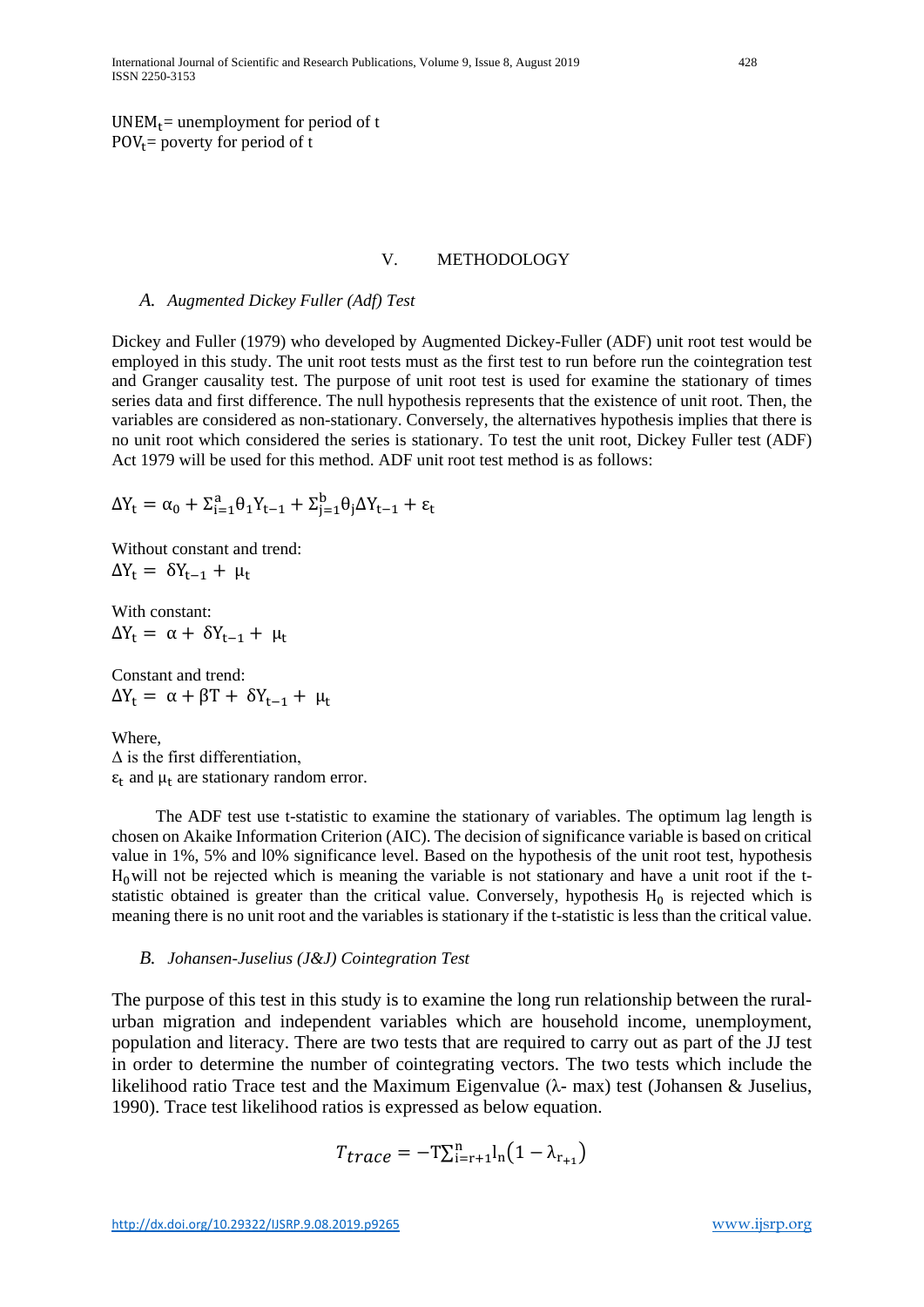International Journal of Scientific and Research Publications, Volume 9, Issue 8, August 2019 429 ISSN 2250-3153

Where,

T indicates the number of valid observations and  $\lambda$  is the r<sup>th</sup> largest estimated eigenvalue.

As for the Maximum Eigenvalue test is expressed as following:

$$
\lambda_{max} = -TL(1 - \hat{\lambda}_{r_{-1}})
$$

Where,

T is the number of valid observations for the estimation use and  $\lambda_{r-1}$  is the largest eigenvalue at r-1.

From the study conducted by Johansen and Juselius (1990), among this two test for cointegration testing the Maximum Eigenvalue test is much better and reliable than the likelihood ratio Trace test.

# *C. Vector Error Correction Model (VECM)*

The VECM is used to analyze the existence of long run relationship between the variables after the cointegration is identify in the JJ cointegration test. The VECM model is as shown as below:

$$
\Delta Y_t = \alpha_0 + \sum_{i=1}^n \beta_1 \, \Delta Y_{t-i} + \sum_{i=1}^n \beta_2 \, \Delta X_{t-i} + \gamma_1 E C T_{t-i} + \varepsilon_t
$$
  

$$
\Delta X_t = \varphi_0 + \sum_{i=1}^n \varphi_1 \, \Delta X_{t-i} + \sum_{i=1}^n \varphi_2 \, \Delta Y_{t-i} + \gamma_2 E C T_{t-i} + \mu_t
$$

where  $\Delta$  defined as the lag operator,  $\alpha_0$ ,  $\varphi_0$ ,  $\beta_1$ ,  $\beta_2$ ,  $\varphi_1$ , and  $\varphi_2$  represent the estimated coefficients, meanwhile n represent the optimal lags length,  $\varepsilon_t$  and  $\mu_t$  are the serially uncorrelated random error terms,  $\gamma_1$  and  $\gamma_2$  measure as a single period response of the shock towards back to equilibrium.

# *D. Granger Causality Test*

Finally, Granger causality test would be employed to investigate the short run causality between the variables. The null hypothesis  $H_0$  will not be accepted if the variables are statistically significance at 1%, 5% or 10% level and probability is less than the significance level. Therefore, it can conclude that there are Granger causes between the variables. In contrast, the null hypothesis  $H_0$  will be accepted if the variables are insignificance at 1%, 5% or 10% level and the probability is greater than the significance level. Thus, it concludes that those variables do not Granger cause each other. If the variable X is granger cause of Y and Y is also the cause of X, its means that the past of X help in anticipating the future Y. Similarly, the last value of Y also assists in the expected future value of X.

#### VI. RESULTS AND DISCUSSIONS

# *A. Unit Root Test*

According to Granger and Newbold (1974); Phillips and Perron (1988), the results of regression results may be spurious if the variables has unit root (non-stationary). In order to avoid spurious estimation results, ADF unit root tests are selected to verify the stationarity or non-stationarity of the series of POP, HHI, UNEM and POV. The level and first differences of POP, HHI, UNEM and POV for rural and urban are checked and the results are shown in Table 1.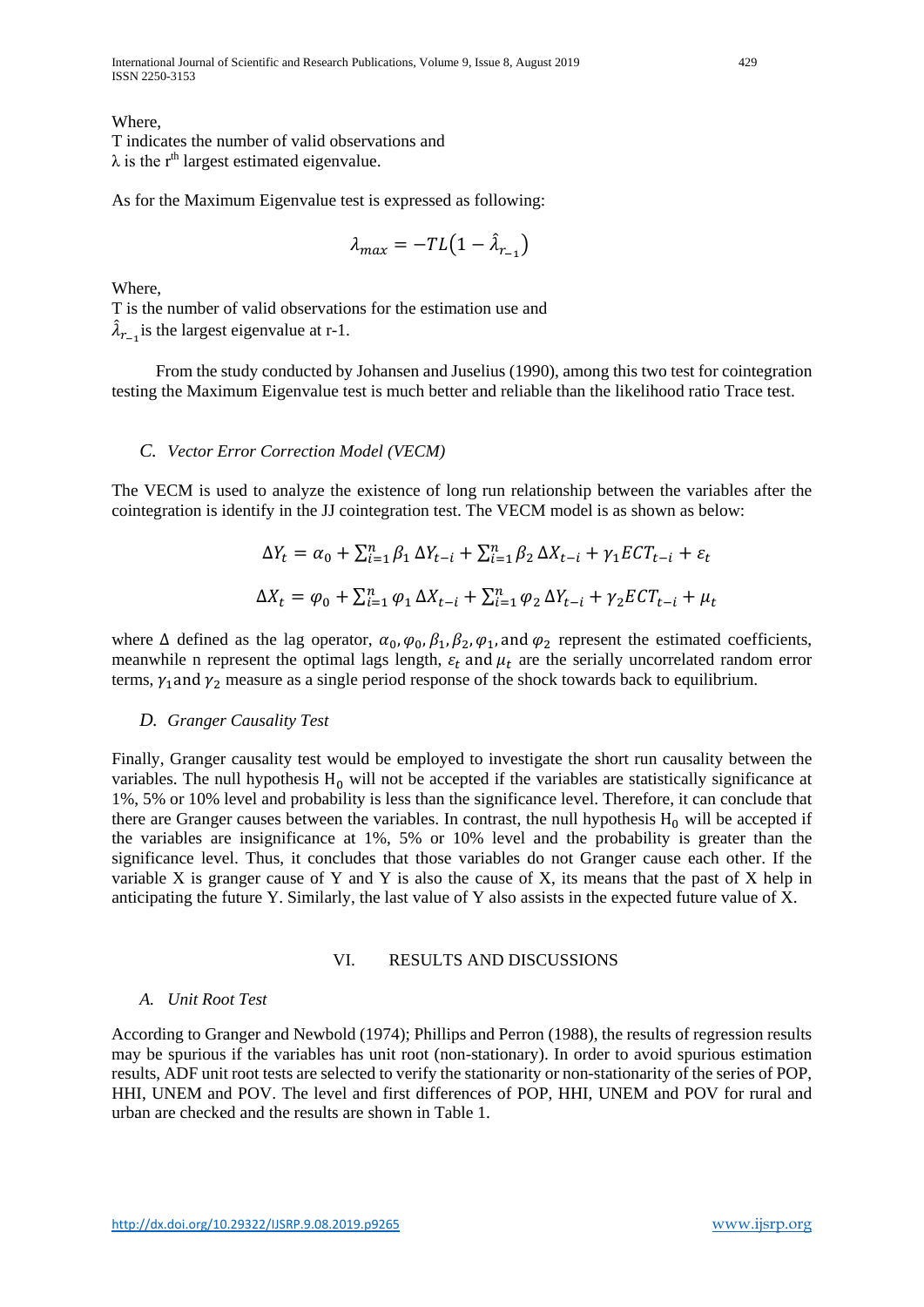|                 |                  | Rural                       | Urban            |                     |  |  |
|-----------------|------------------|-----------------------------|------------------|---------------------|--|--|
| Variables       | Intercept        | Trend and Intercept         | Intercept        | Trend and Intercept |  |  |
|                 |                  | A: Level                    |                  |                     |  |  |
| <b>POP</b>      | $-2.860859(0)$   | $-2.249120(0)$              | 0.223368(0)      | $-2.317056(1)$      |  |  |
|                 | $[-2.967767]$    | $[-3.574244]$               | $[-2.967767]$    | $[-3.580623]$       |  |  |
| <b>HHI</b>      | 1.974975(1)      | 0.181519(1)                 | 1.604772(2)      | $-0.960161(1)$      |  |  |
|                 | $[-2.971853]$    | $[-3.580623]$               | $[-2.976263]$    | $[-3.580623]$       |  |  |
| <b>UNEM</b>     | $-6.455702(0)*$  | $-5.555331(0)$ *            | $-4.373261(1)$ * | $-4.070438(1)$ *    |  |  |
|                 | $[-2.967767]$    | $[-3.574244]$               | $[-2.971853]$    | $[-3.580623]$       |  |  |
| <b>POV</b>      | $-1.027880(0)$   | $-2.613828(0)$              | $-2.371543(0)$   | $-2.353278(0)$      |  |  |
|                 | [-2.967767]      | $[-3.574244]$               | $[-2.967767]$    | $[-3.574244]$       |  |  |
|                 |                  | <b>B:</b> First Differences |                  |                     |  |  |
| $\triangle POP$ | $-4.449985(0)*$  | $-4.924068(0)*$             | $-4.586092(0)*$  | $-4.673364(0)$ *    |  |  |
|                 | $[-2.971853]$    | $[-3.580623]$               | $[-2.971853]$    | $[-3.580623]$       |  |  |
| ∆ННІ            | $-1.560849(0)$ * | $-2.673436(0)$ *            | $-2.342789(0)$   | $-3.243400(1)$      |  |  |
|                 | $[-2.971853]$    | $[-3.580623]$               | $[-2.971853]$    | $[-3.587527]$       |  |  |
| <b>AUNEM</b>    | $-4.776669(0)*$  | $-4.699978(0)*$             | $-4.520707(1)$ * | $-4.569872(1)$ *    |  |  |
|                 | $[-2.971853]$    | $[-3.580623]$               | $[-2.976263]$    | $[-3.587527]$       |  |  |
| $\triangle$ POV | $-4.839497(1)$ * | $-4.792107(1)$ *            | $-5.541433(0)*$  | $-5.804476(0)$ *    |  |  |
|                 | $[-2.976263]$    | $[-3.587527]$               | $[-2.971853]$    | $[-3.580623]$       |  |  |

TABLE 1: Results on Unit Root Test of Rural and Urban

Notes: The ADF tests are based on the null hypothesis of unit roots (non-stationary). Asterisks (\*) indicate statistically significant at 5 percent level. Figure in parentheses are lag length. ADF refer to Augmented Dickey-Fuller unit root tests. The optimal lag length for ADF test is selected using the AIC. The asymptotic and finite sample critical values for ADF are obtained from MacKinnon (1996). The ADF test examines the null hypothesis of a unit root against the stationary alternative. ∆ denotes first difference operator.

As Engle and Granger (1987) highlighted, only variables with the same order of integration could be examined for cointegration. Results in both tables showed that both of the tests are non-stationary which denoted at I(0). At first difference, in Table 1, all of the variables are stationary which denoted at  $I(1)$  in rural areas, while HHI is found non stationary in urban areas. These results are in line to the statement that most of the macroeconomics time series is stationary after first differencing but has unit root at level form (Nelson and Plosser, 1982).

#### *B. Johansen And Juselius Cointegration Test*

Table 2 displayed the results of the Johansen Juselius Cointegration test for rural and urban. The lag interval used is one lag.

|                                |                        | <b>RURAL</b>        |                 |                        |
|--------------------------------|------------------------|---------------------|-----------------|------------------------|
| Hypothesized<br>No. of $CE(s)$ | Max-Eigen<br>statistic | 0.05 critical value | Trace statistic | 0.05 critical value    |
| $r=0$                          | 39.56867*              | 27.58434            | 88.20585*       | 47.85613               |
| $r \leq 1$                     | 33.92195*              | 21.13162            | 48.63718*       | 29.79707               |
| r<2                            | 13.40296               | 14.26460            | 14.71523        | 15.49471               |
| r≤3                            | 1.312269               | 3.841466            | 1.312269        | 3.841466               |
|                                |                        | <b>URBAN</b>        |                 |                        |
| Hypothesized<br>No. of $CE(s)$ | Max-Eigen<br>statistic | 0.05 critical value | Trace statistic | 0.05 critical<br>value |

| TABLE 2: Results on Johansen and Juselius Cointegration Test for Rural and Urban |  |
|----------------------------------------------------------------------------------|--|
|----------------------------------------------------------------------------------|--|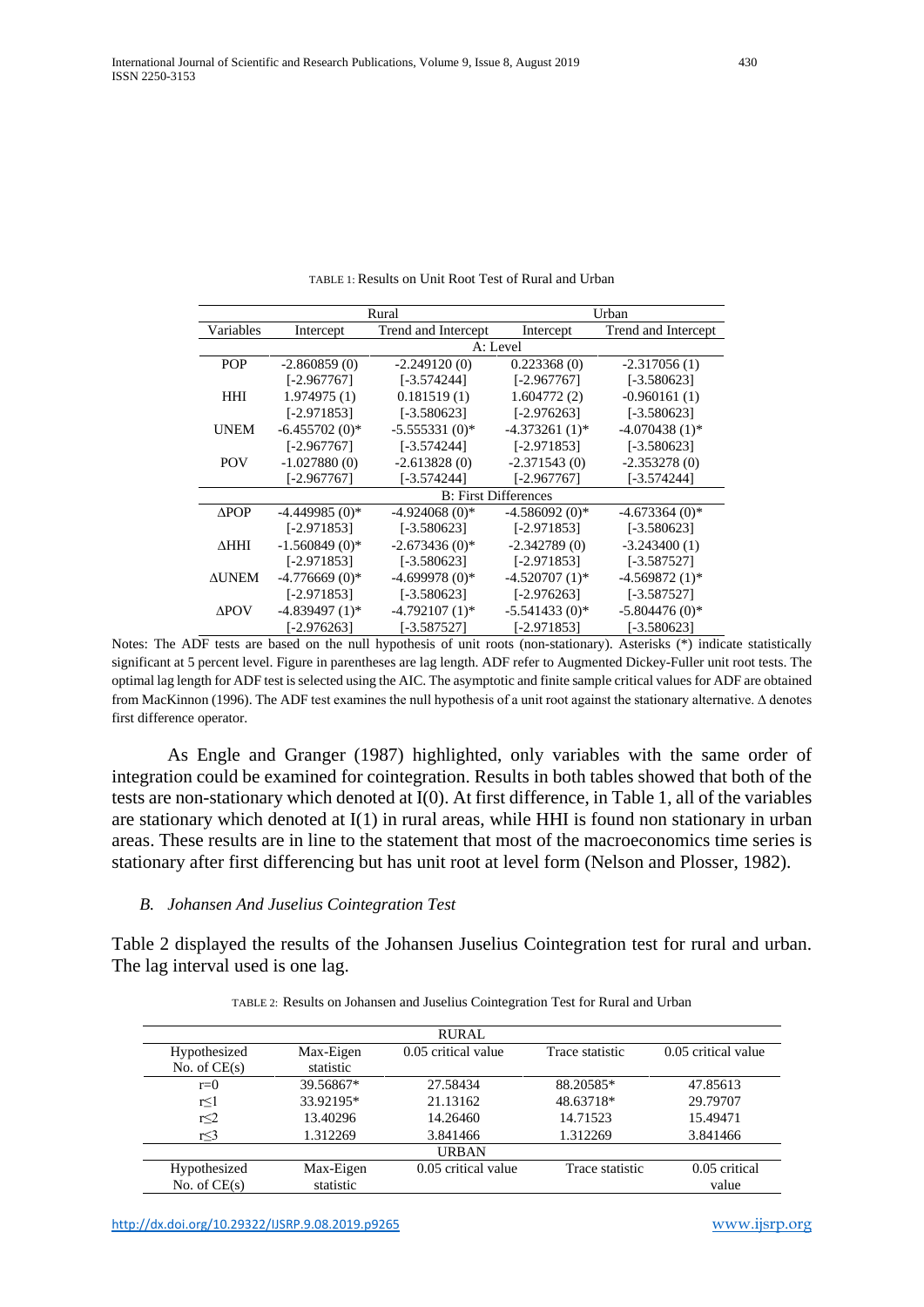| $r=0$ | 49.48647* | 27.58434 | 85.91512* | 47.85613 |
|-------|-----------|----------|-----------|----------|
| r<1   | 20.10958  | 21.13162 | 36.43046* | 29.79707 |
| r<2   | 14.87606  | 14.26460 | 16.32087* | 15.49471 |
| r<3   | .44811    | 3.841466 | .444811   | 3.841466 |

Notes: Asterisks (\*) denote statistically significant at 5% level. Trace test indicates 2 cointegrating equation(s) at the 0.05 level and denotes rejection of the hypothesis at the 0.05 level while Max-eigenvalue test indicates 2 cointegrating equation(s) for rural and 1 cointegrating equation for urban at the 0.05 level and denotes rejection of the hypothesis at the 0.05 level.

Based on the result, we have enough statistical evidence to reject the null hypothesis at 5% level. Trace test indicated that there are two cointegrating vectors at 5% level of significance. From the results above, we can identify that there are long run equilibrium exists between the variables. Since there are cointegrating vectors exist, the VECM framework is adopted to examine the long run relationship between the variables. In particular, there are 2 cointegrating vectors found in rural, and only 1 cointegrating vector is found in urban.

# *C. Vector Error Correction Model And Granger Causality*

Table 3 showed that the Granger Causality result that estimated through Vector Error Correction Model (VECM) and the Error Correction Term (ECT) for each variable of rural and urban. Based on the results, there is no relationship exists between POP, HHI, UNEM and POV in the short run. The ECT of POP in the tested model of rural is less than 1, statistically significant at 5 percent level of significant (equal to critical value of 1.96) and negative value. Thus, POP solely bear the brunt of short run adjustment to bring about the long run equilibrium. The ECT coefficient of POP is 39.4 percent. It means that coefficient of POP need 39.4 percent of adjustment to long run equilibrium in a year shows that Malaysia needed about 2.54 years to bring back to equilibrium.

|                 |                          |                          | <b>RURAL</b> |              |              |            |
|-----------------|--------------------------|--------------------------|--------------|--------------|--------------|------------|
| Dependent       | $\triangle POP$          | $\triangle HHI$          | <b>AUNEM</b> | $\Delta$ POV | <b>ECT</b>   |            |
| variables       |                          | $x^2$ statistic(p-value) |              |              | Coefficient  | t-ratio    |
| $\triangle POP$ |                          | 0.000882                 | 0.270891     | 0.049900     | $-0.393634*$ | $-2.70469$ |
|                 |                          | (1.99171)                | (2.60769)    | (2.04031)    |              |            |
| $\triangle HHI$ | 14.05584                 |                          | 39.34591     | 2.926443     | $-56.68262$  | $-0.84678$ |
|                 | (0.17031)                |                          | (0.82349)    | (0.26015)    |              |            |
| <b>AUNEM</b>    | 1.221862                 | 0.001972                 |              | 0.026125     | 0.632260     | 2.86564    |
|                 | (4.49163)                | (2.93669)                |              | (0.70461)    |              |            |
| $\triangle$ POV | 1.093580                 | 0.002946                 | 1.341891     |              | 4.110418     | 3.89641    |
|                 | (0.84078)                | (0.91735)                | (1.78210)    |              |              |            |
|                 |                          |                          | <b>URBAN</b> |              |              |            |
| Dependent       | $\triangle POP$          | ∆ННІ                     | <b>AUNEM</b> | $\Delta$ POV | <b>ECT</b>   |            |
| variables       | $x^2$ statistic(p-value) |                          |              | Coefficient  | t-ratio      |            |
| $\triangle POP$ |                          | 0.000195                 | 0.333784     | 0.191646     | $-0.355232*$ | $-4.26362$ |
|                 |                          | (0.84708)                | (3.97364)    | (2.86630)    |              |            |
| $\triangle HHI$ | 7.356934                 |                          | 59.84285     | 74.17799     | $-46.09713$  | $-0.56263$ |
|                 | $(0.04994)*$             |                          | (0.72447)    | (1.12818)    |              |            |
| <b>AUNEM</b>    | 0.423130                 | 0.000512                 |              | 0.143144     | $-0.068090$  | $-0.30940$ |
|                 | (1.06932)                | (0.84245)                |              | (0.81053)    |              |            |
| $\triangle$ POV | 1.020205                 | 0.000399                 | 0.020550     |              | 0.357152     | 1.30582    |
|                 | (2.07447)                | (0.52893)                | (0.07452)    |              |              |            |

#### TABLE 3: Results on Vector Error Correction of Rural Migration.

Notes: The  $x^2$ -statistic tests the joint significance of the lagged values of the independent variables, and the significance of the error correction term (s). The figures in parentheses are the p-values. Asterisks (\*) indicate statistically significant at 5 percent level.

In urban areas, POP can Granger cause HHI in the short run. It means that POP has a unidirectional relationship with HHI. The ECT of POP in the tested model is less than 1, statistically significant at 5 percent level of significant (equal to critical value of 1.96) and negative value. POP solely bear the brunt of short run adjustment to bring about the long run equilibrium. The ECT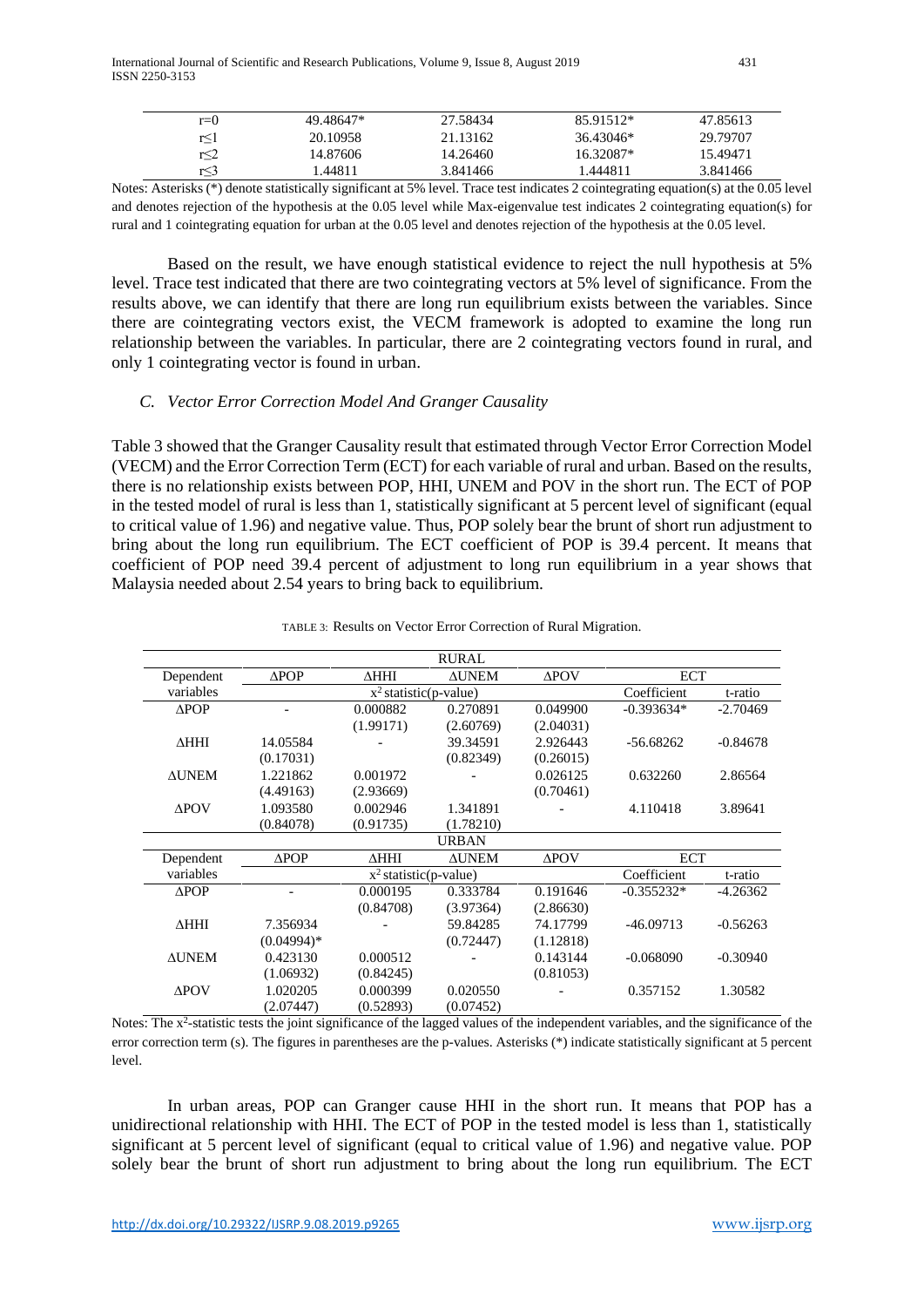coefficient of POP indicates that the speed of adjustment to go back to the equilibrium is 35.5 percent, thus this implies that it takes about 2.82 years to bring back to the equilibrium.

#### VII. CONCLUSION

Generally, both rural and urban areas in Malaysia have seen a decrease in overall population but urban population still remain at positive while the houses of rural population drop from positive to negative. According to the data of The World Bank (2018), the rate of change of rural population decreased in unstable condition from 1.50% to -1.19% while the rate of change of urban population also decreased in unstable condition from 4.63% to 2.25% although total urban population keep increasing. There are many determinants affecting the rural-urban migration in Malaysia.

Malaysia actually does not have a direct policy on internal migration, but economic policies such as development of Bumiputera Commercial and Industrial Community under the Malaysia Plans, as well as the regional corridor development do have a significant impact on migration. For example, in 1999, the seat of government was shifted from Kuala Lumpur to Putrajaya and the Multimedia Super Corridor was created to reduce overcrowding and congestion in the Klang Valley. There are a number or urban management policies and these include the National Urbanisation Policy, National Physical Policy, National Housing Policy, and strategies for managing urban growth while enhancing productivity and efficiency of small towns and rural areas. More efforts are needed to promote the integration of migrants at the place of destination. The impact and effectiveness of population redistribution policies/ programmes also need to be evaluated.

In order to undertake this study on policy and planning implications, government needs to review the development policies in Malaysia for several years. The policy changed since independence from agricultural to industrial. There are many policies that have to be looked at such as the Agricultural Policy, the National Economic Policy, the Industrial Development Plan, the National Development Policy, the five year Malaysia Plans and many more. There would help the policy makers and planners to create a better plan for the future to minimize the problems caused by migration and urban population growth.

The unemployment also is one of the determinants of rural-urban in Malaysia. The size of the educational system would also influence the amount of unemployment. If employers hire bettereducated workers preferentially, the education of an additional worker will lower the number of urban jobs available to uneducated workers by one, reduce the uneducated urban labor force by something more than one, and thereby lower the total number of urban unemployed. These workers will return to agriculture and add to national output there, while the educated workers might be more productive in the urban sector than their uneducated. Counterparts and further contribute to national output. Hence, we derive the somewhat paradoxical result that over education of the labor force might have the beneficial effect of both lessening urban unemployment and increasing national income in both the rural and the urban sectors.

Job hiring in the modern sector are more than the number of jobs, which primarily influences workers' location decisions. We have seen that a small increase in the number of jobs has a much larger proportional effect on job hiring and induces substantial rural-urban migration and increases the rate of urban unemployment. Thus migration can be stemmed simply by not growing so fast. For countries which need or choose to develop by enlarging their modern sectors rather than by improving the wellbeing of those in the traditional sectors, this creates a harsh dilemma: the cost of more rapid growth is the enrichment of some (the fortunate few who are hired for the newly- created jobs), the impoverishment of others (those who respond to the new incentives by choosing a high unemployment labor market search strategy), and greater inequality in the distribution of income. Hopefully, this conflict between growth and distributional objectives might be moderated by improving the functioning of labor markets as suggested above or by designing a tax- transfer system following Bhagwati and Srinivasan's guidelines. Thus, Harris and Todaro's pessimistic conclusion about the undesirability of modern-sector job creation may not be fully justified.

## **REFERENCES**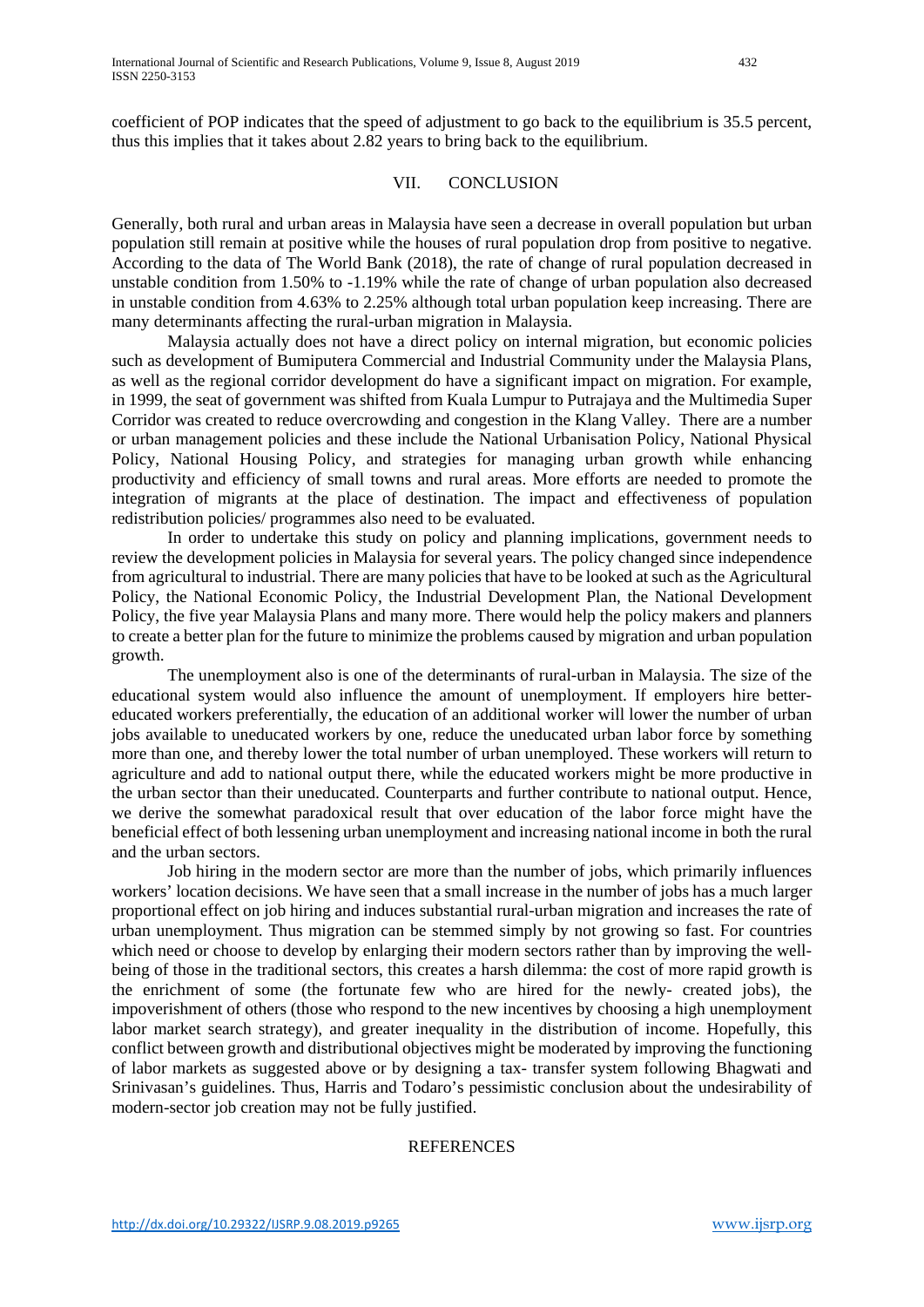- Chamratrithirong, A. (2007). Research on internal migration in Thailand: The state of knowledge. *Journal of Population and Social Studies*, *16*(1), 1-20.
- Chowdhury, I. A., Haque, N., Kamal, M. M., Islam, T., Khan, M. M., Islam, M. N., & Uddin, I. (2012). Internal migration and socio-economic status of migrants: a study in Sylhet City, Bangladesh. *American Journal of Human Ecology*, *1*(4), 123-133.
- Dahlan, H. M., & Abdullah, H. (1977). Rural-Urban Migration: Its Effects on the Family. *Akademika*, *11*(1).
- Department of Statistics Malaysia year 2000, 2009, 2010, 2012, 2016.
- Dickey, D. A., & Fuller, W. A. (1979). Distribution of the estimators for autoregressive time series with a unit root. *Journal of the American statistical association*, *74*(366a), 427-431.
- Engle, R. F., & Granger, C. W. (1987). Co-integration and error correction: representation, estimation, and testing. *Econometrica: journal of the Econometric Society*, 251-276.
- Granger, C. W., & Newbold, P. (1974). Spurious regressions in econometrics. *Journal of econometrics*, *2*(2), 111-120.
- Hussain, N. E., Abdullah, N., & Abdullah, H. (2014). The relationship between rural-urban migration, household income and unemployment: Malaysia case study. *Economic Planning*, *3*(3.5), 2-9.
- Jali, M. R. M. (2009). *Internal migration in Malaysia: Spatial and temporal analysis* (Doctoral dissertation, University of Leeds).
- Johansen, S., & Juselius, K. (1990). Maximum likelihood estimation and inference on cointegration with applications to the demand for money. *Oxford Bulletin of Economics and statistics*, *52*(2), 169-210.
- Lehmann, U., Dieleman, M., & Martineau, T. (2008). Staffing remote rural areas in middle-and lowincome countries: a literature review of attraction and retention. *BMC health services research*, *8*(1), 19.
- Malik, a. S. (2015). Rural urban migration; socio-cultural changes in Pakistan-preventive measures taken by government and civil society to control it. *Professional medical journal*, *22*(6).
- Menon, R. (1987). Job transfers: a neglected aspect of migration in Malaysia. *The International Migration Review*, *21*(1), 86-95.
- Nelson, C. R., & Plosser, C. R. (1982). Trends and random walks in macroeconmic time series: some evidence and implications. *Journal of Monetary Economics*, *10*(2), 139-162.
- Phillips, P. C., & Perron, P. (1988). Testing for a unit root in time series regression. *Biometrika*, *75*(2), 335-346.
- Purnomo, D. (2009). Fenomena Migrasi Tenaga Kerja Dan Perannya Bagi Pembangunan Daerah Asal: Studi Empiris di Kabupaten Wonogiri. *Jurnal Ekonomi Pembangunan. Vol.10*(1), 84-102
- Rostam, K., Jali, M. F. M., & Toriman, M. E. (2010). Impacts of globalisation on economic change and metropolitan growth in Malaysia: some regional implications. *The social sciences*, *5*(4), 293-301.
- Siwar, C., & Yusof Kasim, M. (1997). Urban development and urban poverty in Malaysia. *International Journal of Social Economics*, *24*(12), 1524-1535.

The World Bank year 2018.

- Todaro, M. (1980). Internal migration in developing countries: a survey. In *Population and economic change in developing countries* (pp. 361-402). University of Chicago Press.
- UNFPA (2005). *Linking Population, Poverty and Development*. New York.
- Yaakob, U. H., & Masron, T. (2010). Isu-isu Kependudukan dan Migrasi di Malaysia. *Pulau Pinang: Penerbit Universiti Sains Malaysia*.
- Yaakob, U., Masron, T., & Masami, F. (2010). Ninety years of urbanization in Malaysia: a geographical investigation of its trends and characteristics. *J Ritsumeikan Soc Sci Humanit*, *4*, 79-101.

## AUTHORS

**First Author –** Vicky Wong Wei Kie, Bachelor of Economics (Business Economics), Faculty of Economics and Business, Universiti Malaysia Sarawak, vickywong9599@gmail.com

**Second Author –** Dayang Haszelinna Abang Ali, PhD (Economics), Centre for Policy Research and International Studies, Universiti Sains Malaysia, [aadhaszelinna@usm.my](mailto:aadhaszelinna@usm.my)